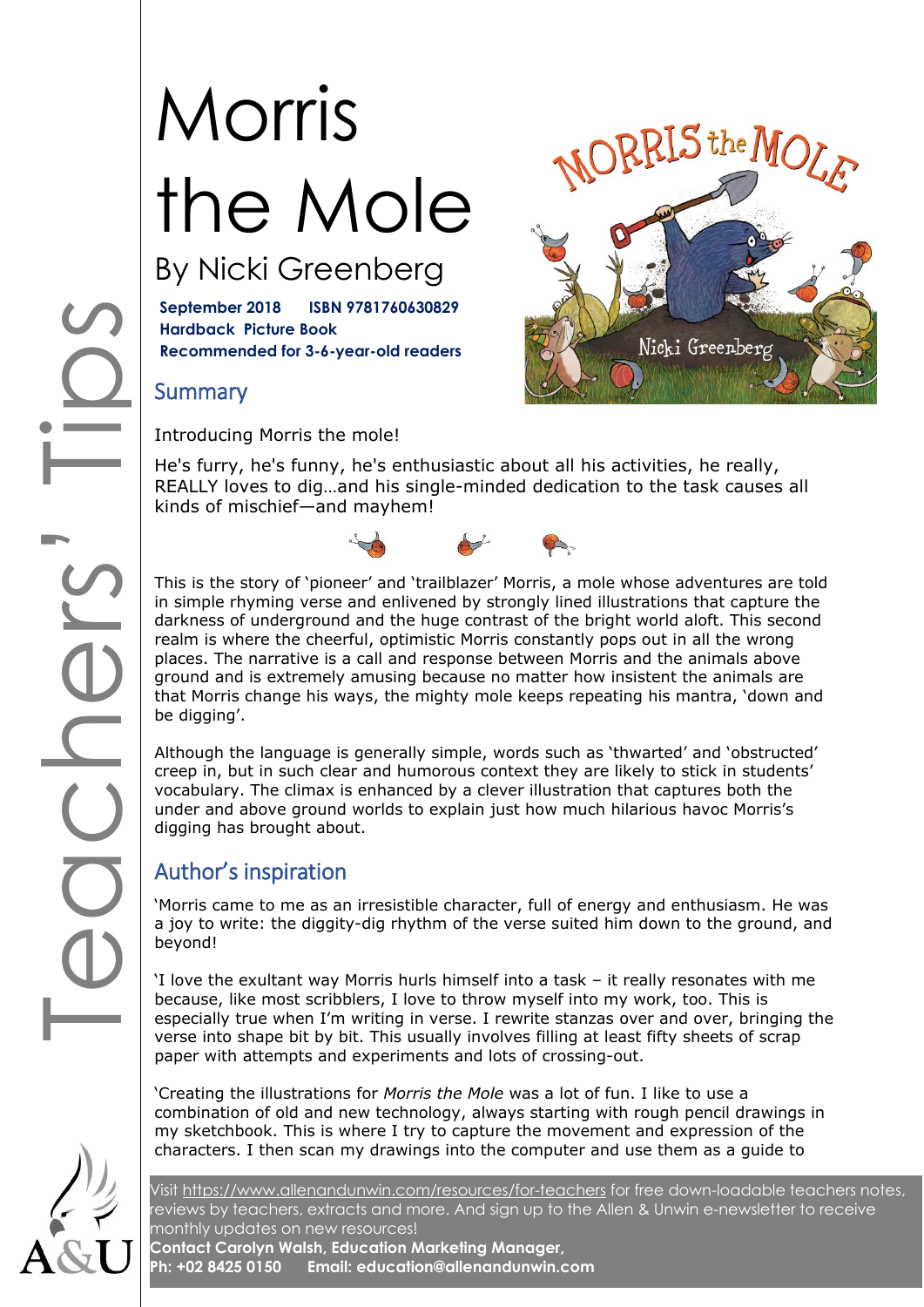### In the classroom…



'ink' the line-work with a digital stylus in Photoshop. For the colouring, I paint on paper using acrylics, watercolours and inks, and then bring these painted colours into Photoshop to make a digital collage.'

— Nicki Greenberg

#### Themes

- animal character playfulness determination
- 
- enthusiasm underground and overground
- in the air

#### Discussion questions and activities

- Before opening *Morris the Mole*, look at the title and cover design. Discuss what students think the story might be about and the clues in the picture that make them think that. Ask questions such as:
	- o Will this story be funny or sad?
	- o What clues in the illustration tell you it will be funny?
	- o What sort of creatures are moles?
	- $\circ$  How many things can you find in the illustration that point to this story involving digging?
	- o How many animals can you count on the cover?
	- $\circ$  Look carefully at the animals—other than Morris—in the illustration and describe how you think they feel about seeing Morris. What, in the picture, told you that?
- Read the story through once and ask students the following questions to help them explore the story:
	- o The book describes Morris as a *pioneer*, which means someone who is the first to explore and settle a new place or the first to do something new.
		- What things can you find in the story that tell us he is a true pioneer?
	- $\circ$  The other word the book uses to describe Morris is trailblazer.
		- What do you think this word might mean and do you think it is a good word to describe him?
	- o What are some of the things that Morris loves about digging?
	- o How do you think Morris's friends feel about Morris popping up unexpectedly?
	- o What sort of word or words describe a character that just doesn't give up?
	- o Why might these words describe Morris?
	- o What do you think Morris has learned by the end of the book?
	- o Do you think this is a happy ending for Morris?
	- o Do you think this is a happy ending for the birds in the sky?

These notes may be reproduced free of charge for use and study within schools but may not be reproduced (either in whole or in part) and offered for commercial sale.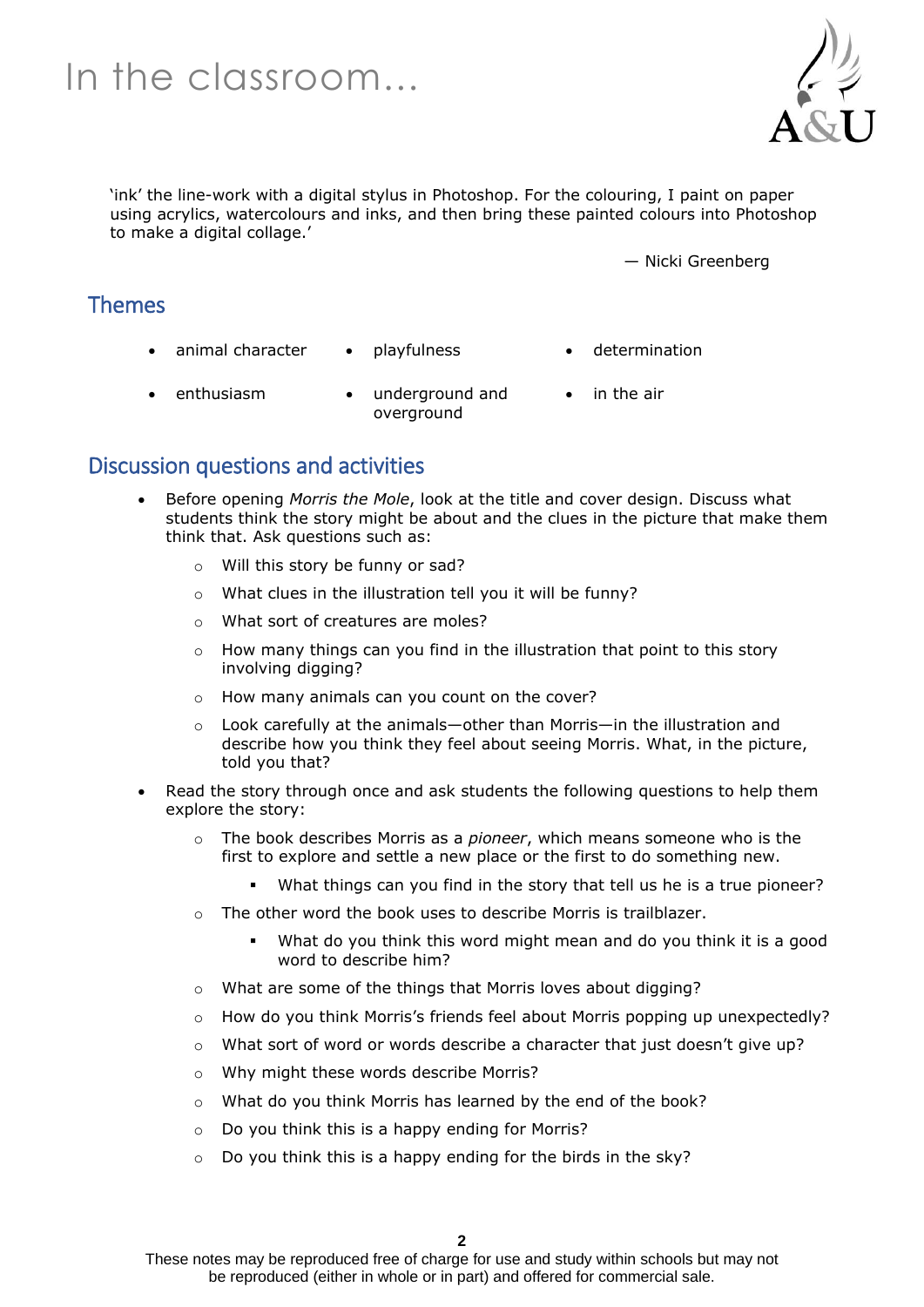### In the classroom…



- Explain to students that the story is told using rhyme, that is key words (often at the end of a line) are emphasised because they share the same sound-endings. Give a few examples of rhyme from the story and see if students can come up with their own rhymes for simple words such as: smock, get, meet, orange (note: the last word here is a famous example of a word in the English language that does not have a rhyme).
- Ask students to describe what Morris looks like. Encourage them to notice that Morris is wearing glasses, has a very prominent pink nose and very sharp looking paws. Once finished, ask students why poor eyesight but a powerful nose and sharp nails might help digging underground.
- Turn to the two double-page spreads where water is flooding Morris' tunnel and then spurting so hard that he is flung in the air. Point out that there are no complete words on these pages and yet we can work out for ourselves what is happening: then encourage children to explain exactly what has happened to Morris; where the water has come from; how the other animals feel this time about Morris' tunnelling; and why he is in the air.
- Turn to the book's endpapers and ask students what they think the image shows. Once they recognise that it is one of Morris' tunnels ask them how the artist has used colour and shapes to capture the sense of being underground.
- Ask students to find three interesting facts about moles and put them on a cardboard poster. A good starting point for this exercise is a wonderful BBC video at [www.bbc.co.uk/nature/life/European\\_Mole#p01f9lwf](http://www.bbc.co.uk/nature/life/European_Mole#p01f9lwf)



The author

Nicki Greenberg is a writer and illustrator based in Melbourne, Australia. Her first picture books, The Digits series, were published when she was fifteen years old. She later spent ten years disguised as a lawyer, while maintaining a not-so-secret Other Life as a comics artist and children's book author. Nicki is the creator of the awardwinning 'staged-on-the-page' adaptation of Shakespeare's *Hamlet*, and of the graphic adaptation of F. Scott Fitzgerald's *The Great Gatsby*. Inspired by her own young children, Nicki has written and illustrated a range of delightful picture books for younger readers including The Naughtiest Reindeer series, *Meerkat Choir* and *Teddy Took the Train*. In her Zelda Stitch novels, Nicki has come a step closer to realising her childhood dream of being a witch.

Visit Nicki's website at [www.nickigreenberg.com.](http://www.nickigreenberg.com/)

### Related texts/Further reading

See over page.